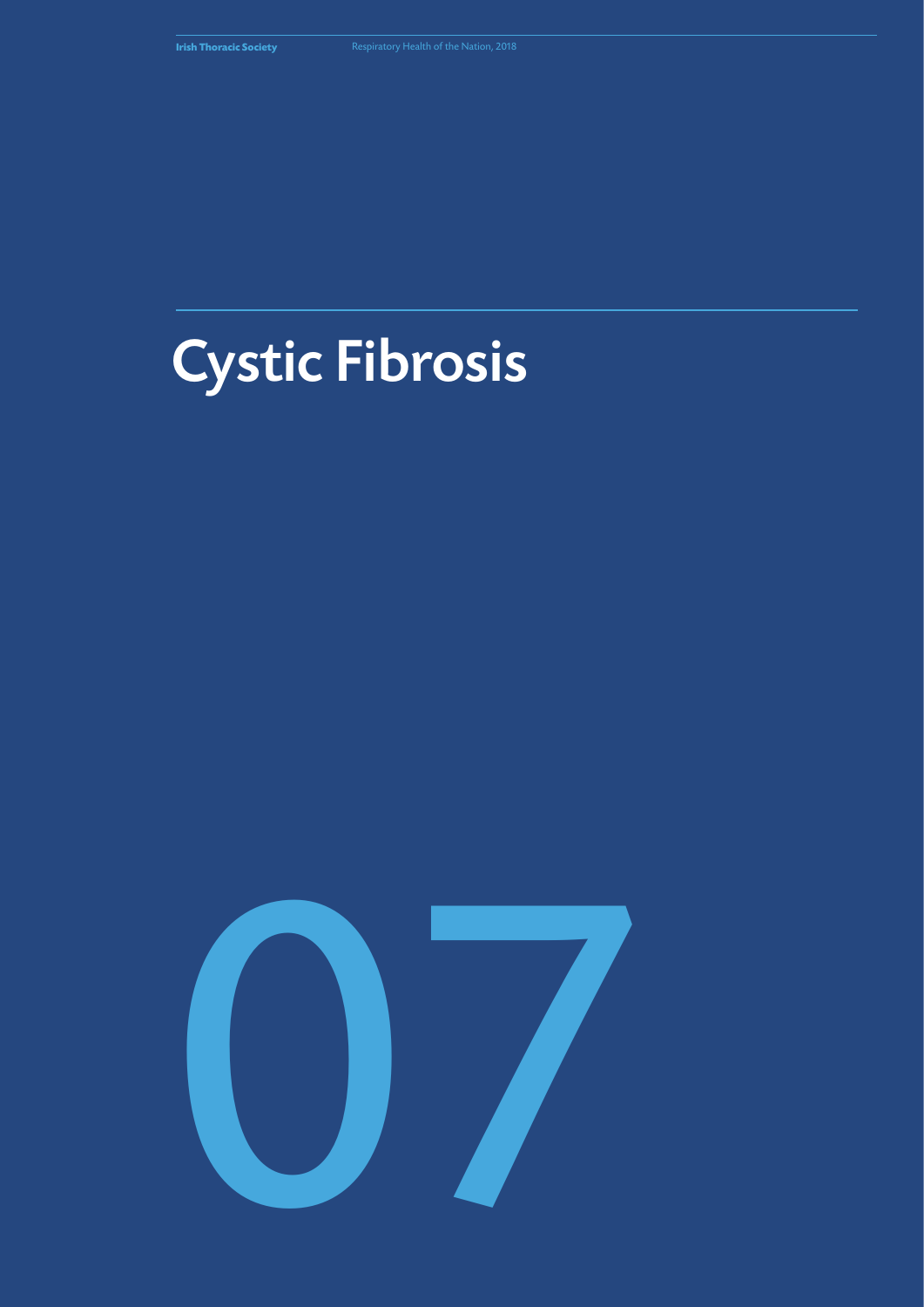#### **Key Points**

- Ireland has one of the highest global incidences of cystic fibrosis
- Cystic fibrosis remains a lethal inherited disease but is also now a chronic disease of both childhood and adulthood
- Seven mutations of the CFTR gene account for over 80% of cystic fibrosis cases in Ireland
- The F508del mutation, which causes severe or classic cystic fibrosis, is a more common cause of cystic fibrosis in Ireland than in many other countries
- Newborn screening for cystic fibrosis commenced in the Republic of Ireland in July 2011

# **Background**

Cystic fibrosis (CF) is a life-shortening, inherited disease that affects most body systems, especially the lungs and digestive system. Most of the morbidity and mortality from CF is due to respiratory disease but complications affecting other body systems are becoming more prominent as life expectancy increases. With improved diagnosis and improved therapies, CF is changing from primarily a disease of children to a disease of children and adults.

CF is an autosomal recessive condition. There are global and regional variations in gene frequency. It is the commonest lethal inherited disease of Caucasians, but no ethnic group is exempt, although prevalence varies. One in 25 people carry a CF gene in Ireland. The genetic condition is caused by mutations of the CFTR gene which regulates salt transport. Over 2000 mutations in CFTR have been identified that cause CF. The most common CFTR mutation that causes CF worldwide is the F508del which causes severe or classic CF. In Ireland, of those living with CF, 55.6% have two copies of F508del while 36.0% have one copy of it*<sup>1</sup>* . This mutation is a more common cause of CF in Ireland than in many other countries. The G551D is the second most common mutation. Within Europe, Ireland has the highest frequency of G551D mutations*1,2*.

In Ireland, seven mutations account for over 80% of CF cases*<sup>5</sup>* . The mutations are divided into different classes of severity which impact on survival. Comparisons of survival must take account of these genetic variations but within each class there is considerable individual variation*<sup>3</sup>* . This can relate to a variety of factors, including environmental factors, so predicting prognosis for an individual from their genotype is not possible. Mutation class also has implications for treatment development*<sup>3</sup>* .

# **Incidence and Prevalence**

Between 2008 and 2016, on average 38 individuals were diagnosed with CF each year in Ireland (range 22-49). The median age of diagnosis was 0.33 years. Since the introduction of newborn screening in 2011, the numbers of new patients diagnosed following symptomatic presentation each year is approximately 25%*<sup>1</sup>* .

In 2016, there were 1,339 people living with CF in Ireland of whom 94.5% were on the (voluntary) Cystic Fibrosis Registry of Ireland.

# **Mortality**

Since 2000, an average of 18 people with CF died each year (range 7-31 years)*<sup>1</sup>* . Of the 13 people who died in 2016, (9 females, 4 males) they ranged in age from 11-59 years with a median age of death of 32.5 years (this differs to median life expectancy as the former only represents the 13 deaths which occurred in 2016)*<sup>1</sup>* . Figure 7.1 below shows deaths by gender and increasing median age of death for the years 2006- 2016*<sup>1</sup>* . The estimated life expectancy in Ireland for those born today with CF is 37.5 years based on the assumption of no change in the mortality rate from any future changes in CF care*<sup>1</sup>* .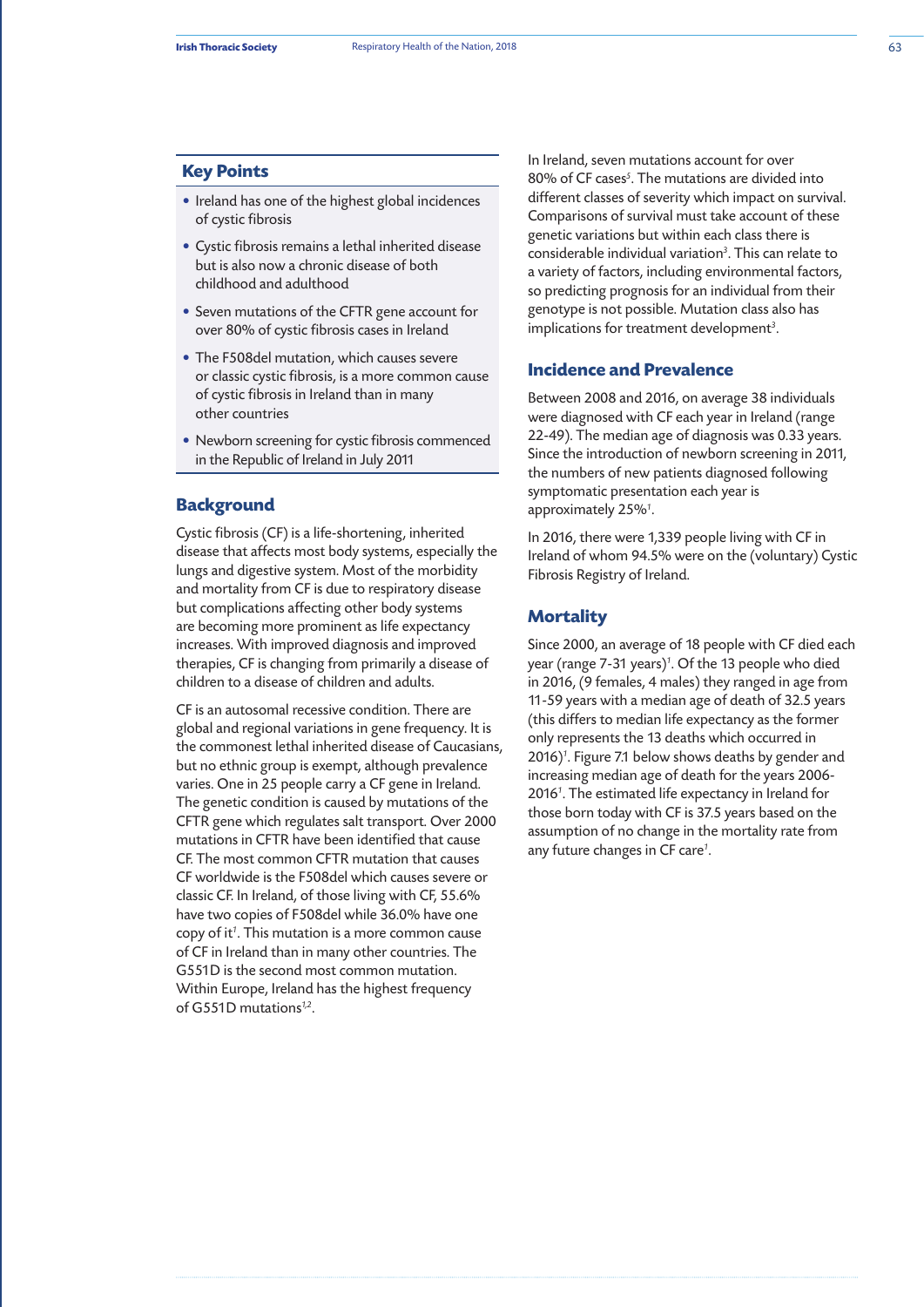

**Figure 7.1. Deaths associated with cystic fibrosis 2006-2016**

*Source: The Cystic Fibrosis Registry of Ireland Annual Report 2016 1 .*





*Source: HIPE 2009-2016. All hospitals reporting data to HIPE.*

#### **Impact on health services**

Neonatal screening for CF facilitates detection and intervention at an earlier age so numbers screened, numbers re-called and numbers detected should be included in consideration of impact on health services. Once diagnosed, impact on health services includes long term illness card resources, implications of comorbidities, drug costs, provision and running costs of respiratory aids and appliances including oxygen and nebulisers, allied healthcare professional requirements

in addition to GP, Emergency Department, Outpatient Department and out of hours implications.

The number of inpatient hospitalisations for CF from HIPE reporting hospitals over the years 2009-2016 is shown in figure 7.2 above. In Ireland between the years 2011-2016 there were 60 lung transplants performed for people with CF. This included 7 bilateral lung transplants*<sup>1</sup>* .

There were almost six visits to out-patient settings for each person with CF in 2016*<sup>1</sup>* .